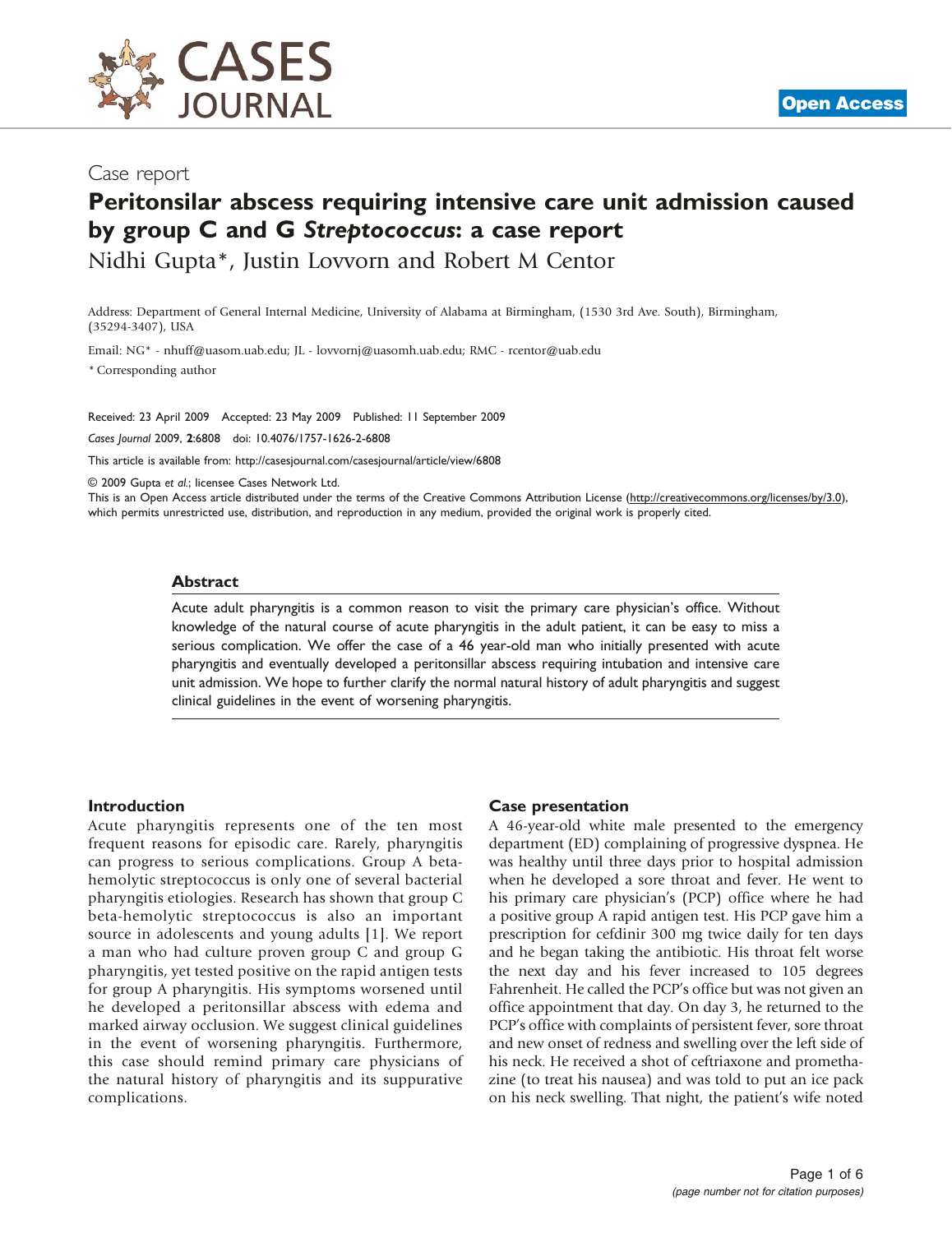<span id="page-1-0"></span>he began acting confused and had some trouble sleeping. The following morning, the patient developed severe shortness of breath with intermittent air gasping. His wife called EMS, who transported him emergently to the hospital. The ED physicians observed him in acute respiratory distress leading to intubation. In addition to sedation/paralytic meds for intubation, he was given acetaminophen 650 mg per rectum, clindamycin 600 mg IV, ceftriaxone 2 gm IV, vancomycin 1 gm IV, and two liters of normal saline bolus. In the ED, he was later noted to have falling systolic blood pressures to the 60's and was started on a dopamine drip and admitted to the ICU.

His past medical history included impaired fasting glucose and hypercholesterolemia, without history of surgeries. His home medications consisted of metformin 500 mg twice daily, resuvastatin 5 mg nightly, fish oil, flax seed, and niacin. Socially, he currently resides with his wife, denies tobacco or drug use and drinks alcohol occasionally.

On initial physical exam, his temperature was 104 degrees Fahrenheit. His first recorded blood pressure and heart rate were 141/81 and 117 respectively, but systolic blood pressure dropped to the 60s after some time in the ED. After intubation, his respiratory rate was 20 and his oxygen saturation was 100% on the ventilator.

In general, he was an average sized white male who seemed comfortable on the ventilator. He had normal sclera, conjunctiva and mucous membranes, but his oropharynx was poorly visualized due to ET and OG tubes in place. A large firm swelling over his left neck, which was erythematous and warm, was noted. His lungs were clear to auscultation bilaterally without wheezes or crackles and his cardiac exam revealed a fast rate and regular rhythm with S1 and S2 audible, without murmurs, rubs, or gallops. His peripheral pulses were strong and no significant edema was noted. His abdomen was soft and nondistended with positive bowel sounds. His skin had no evident rashes or lesions. The neurological exam and mental status was poorly tested due to paralytics given in the ED.

Initial laboratory data revealed a white blood cell count of 6.96, hemoglobin of 13.2, hematocrit of 38.4, and platelet count of 134. The basic metabolic panel showed sodium of 125, potassium of 4.0, chloride of 91, bicarbonate of 22, BUN of 7, creatinine of 0.9, glucose of 140, and calcium of 8.5. The hepatic panel was within normal limits. His cardiac enzymes, including CK, CKMB and troponin, were normal. Initial arterial blood gas after intubation showed a pH of 7.13, pCO2 of 61, pO2 of 136, and oxygen saturation of 98% on 100% O2. After ventilator adjustment the pH normalized to 7.41 with a pCO2 of 35.

On imaging, his head computerized tomography (CT) scan showed no acute disease. His neck CT scan showed extensive soft tissue edema along the nasopharynx and orophyarnx involving the prevertebral and parapharyngeal spaces, in addition to a left peritonsillar abscess that completely obliterated the airspace except for the endotracheal tube (Figure 1).

The patient was started on dexamethasone intravenously soon after admission. The otolaryngologist performed a bedside incision and drainage (I&D) of the abscess. Over the next couple of days, the patient was weaned off the ventilator and dopamine was discontinued. Due to an adverse reaction to clindamycin on day 1 of hospitalization, we changed his antibiotic regimen to vancomycin and piperacillin-tazobactam. On hospital day 4, we extubated the patient. Unfortunately, that night he had a recurrence of dyspnea with stridor, which required transfer back to the ICU with repeat I&D of the abscess. After the repeat drainage, the patient had a smooth recovery and was discharged 3 days later on continued antibiotics and oral steroids. His final peritonsillar wound culture results revealed group C and group G streptococcus and his blood cultures indicated septicemia with group C streptococcus.

### **Discussion**

Group A streptococci are the major microbial pathogen causing endemic adult pharyngitis, but studies have shown that group C streptococci is also an important pathogen in adult pharyngitis. Current pharyngitis guidelines focus only on group A streptococci and only



Figure 1. Computer tomography (CT) scan of neck. Left peritonsillar abscess causing airway occlusion. Total airway occlusion is prevented by an endotracheal tube.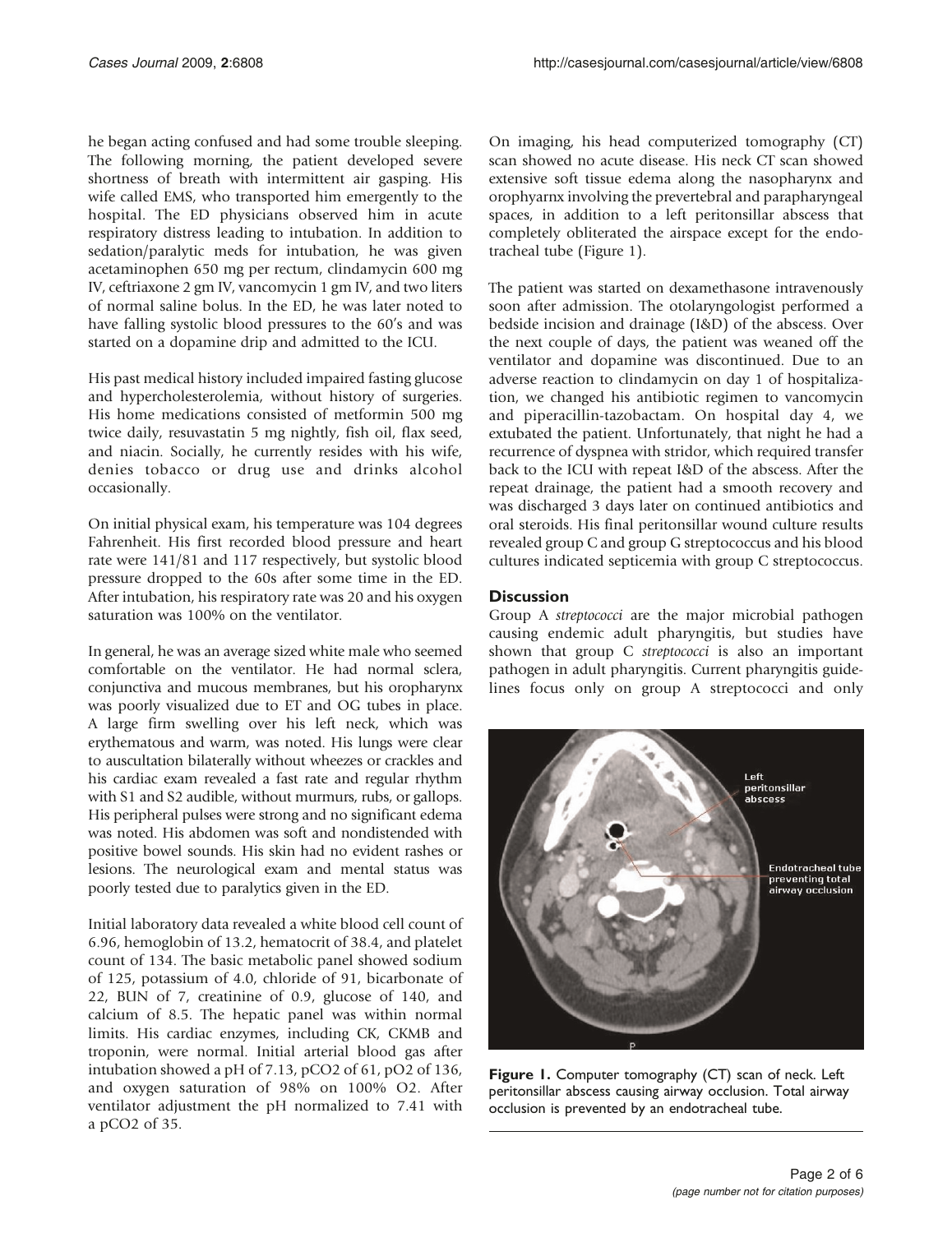

Figure 2. Recommended guidelines for further evaluation of worsening adult pharyngitis.

recommend antibiotics for this type of pharyngitis. It is important for the primary care physician to consider the other possibilities in a patient with pharyngitis, especially when that patient is not following the natural course of group A streptococcal pharyngitis.

This case report illustrates the importance of understanding the natural history of the suspected disease process for the primary care physician. According to the Centor criteria, streptococcal pharyngitis is a likely diagnosis when the patient presents with three out of four of the following: fever, absence of cough, tonsillar exudates and tender cervical lymphadenopathy [[2\]](#page-5-0). Treatment for streptococcal pharyngitis is utilized to prevent suppurative complications, prevent rheumatic fever, improve clinical signs and symptoms, and reduce transmission [\[3](#page-5-0)]. Even without treatment, streptococcal pharyngitis should improve in five to seven days. With treatment, the patient should be showing clinical improvement in three days. If the patient is not improving within three days of antibiotics, it is necessary to consider further diagnoses. It is easy to miss an unusual cause of adult pharyngitis given that current guidelines focus only on group A streptococcus. We suggest the following guidelines in a case of adult pharyngitis that is either worsening or not improving within three days of antibiotics. If the patient has neck swelling, it is imperative to perform a CT scan of the neck. This will help rule out peritonsillar abscess or Lemierre's syndrome. It is important to note that peritonsillar abscess can develop even in the setting of antibiotic therapy. If the patient has no neck swelling or a negative CT scan, then consider throat culture, broader spectrum antibiotics, and HIV testing along with a monospot test ([Figure 1](#page-1-0)).

As indicated above, in the face of worsening pharyngitis, the differential must be broadened to include group C and G streptococcal pharyngitis, peritonsillar abscess, acute HIV, infectious mononucleosis, and in some cases Lemierre's syndrome. These conditions usually present with a negative rapid antigen detection test. Although our patient had a positive rapid antigen detection test (discussed below), it is still necessary to have an extensive differential due to our patient's deteriorating condition.

Group C and group G streptococcal pharyngitis are important causes of pharyngitis and should be included in the differential of a patient with worsening pharyngitis. Group C streptococcal pharyngitis has a prevalence of less than 5% in adult patients, but is significant to differentiate because it can also lead to rising ASO titers, glomerulonephritis, and pharyngitis epidemics<sup>1</sup>. Perhaps more importantly, group C streptococcus infection can result in extreme suppurative complications as demonstrated by our patient. There are some differences between group A and group C streptococcal pharyngitis. For example, patients with group C streptococcal pharyngitis can have shorter fever, lower oral temperatures, and less tonsillar enlargement and exudates compared to group A streptococcal pharyngitis [[1](#page-4-0)]. However, despite minor differences, group A and group C and G streptococcal pharyngitis can often be clinically indistinguishable [\[4,5](#page-5-0)]. Therefore, the wary clinician should consider group C and group G streptococcal pharyngitis in a patient presenting with sore throat. Studies indicate that penicillin is still a good antibiotic choice for group C and G pharyngitis, along with cephalosporins and vancomycin [\[6\]](#page-5-0). However, group G streptococcus potentially has a higher rate of resistance to vancomycin [[7](#page-5-0)].

Group C and G streptococcal infection might have been easier to determine in our patient if the rapid antigen detection test (RADT) was negative. The RADT is designed to detect group A beta-hemolytic streptococcus and has a sensitivity between 86-94% depending on the type of RADT being utilized [\[8\]](#page-5-0). It is quite unusual that our patient had a positive rapid antigen detection test when his cultures did not grow group A streptococcus. It is atypical for the RADT to have a false positive, but a commensal bacterium called Streptococcus milleri and variants of group A streptococci can both produce a positive RADT. Another possibility is that our patient was also initially infected with Group A streptococcus, which was not detected on culture due to antibiotic treatment. On the other hand, group C and G streptococcus grew in culture because they were present in the peritonsillar abscess. Generally, group C and group G streptococci will be negative on RADT due to their lack of a group A carbohydrate antigen [[8](#page-5-0)]. An exhaustive literature search did not reveal any relationship between group C and group G streptococcal pharyngitis and a positive RADT.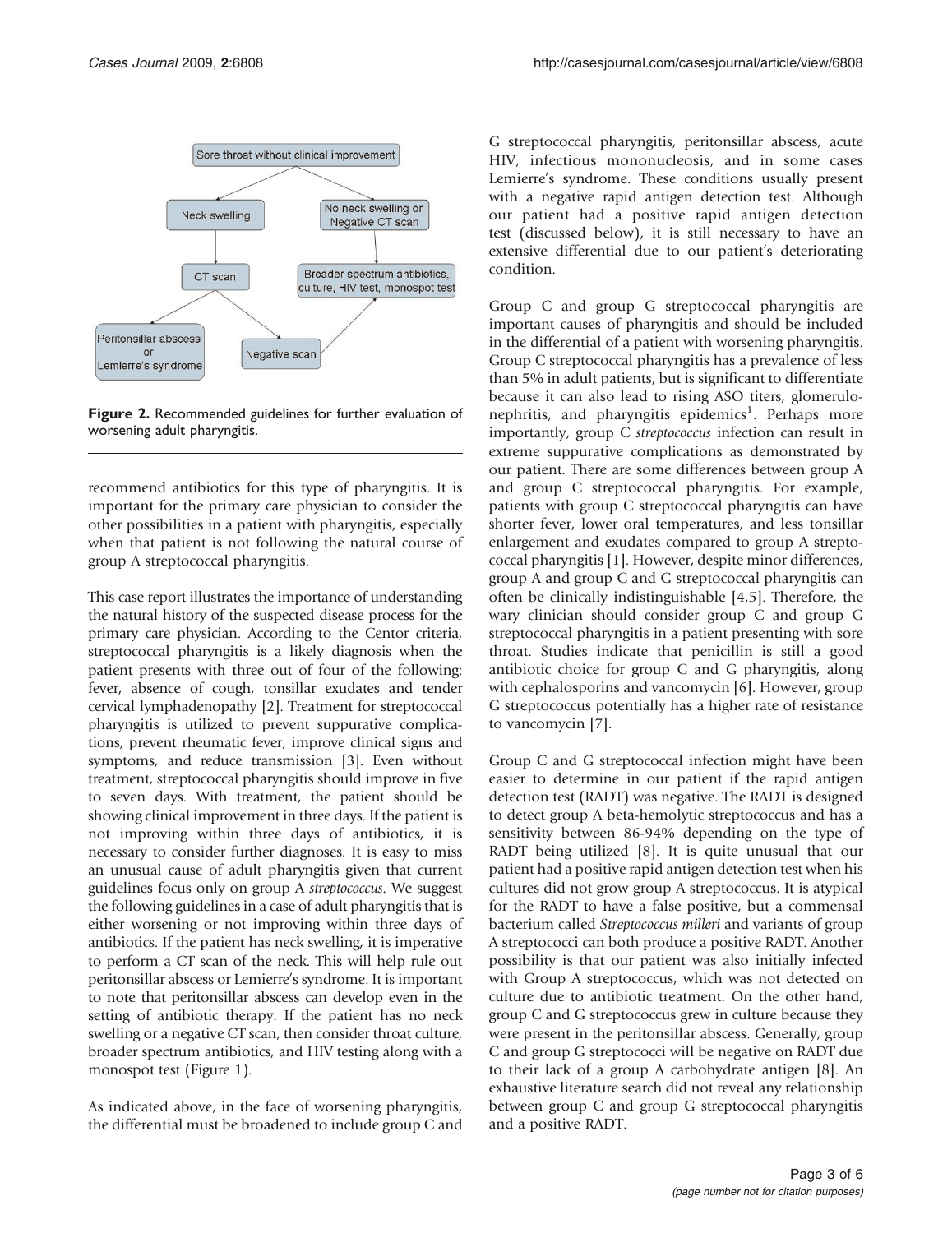Our patient's diagnosis should have been suspected by his unilateral neck swelling. Peritonsillar abscess was confirmed by CT scan of the neck and culture was taken during incision and drainage. In the United States, there are approximately 45,000 cases of peritonsillar abscess per year. Despite the abundance of cases, treatment varies greatly among otolaryngologists including initial choice of antibiotics. According to Hanna et al., beta hemolytic streptococci play a large role in peritonsillar abscess. Group A streptococcus was the most common isolate, followed by bacteroides and then group C streptococcus [\[9](#page-5-0)]. The bacterial isolates present in peritonsillar abscess are important due to the high number of anaerobic bacteria.

Empiric treatment with broad spectrum antibiotics has been suggested in peritonsillar abscesses due to the prominence of anaerobes in culture isolates. However, it is likely that penicillin is still the best option following incision and drainage or needle aspiration, even if the isolates contain anaerobes. This is due to the fact that most anaerobes are still sensitive to penicillin [\[10-13](#page-5-0)]. An exception to this rule is the bacteroides species, but patients with that particular infection recovered with the addition of metronidazole [\[10\]](#page-5-0). Kieff et al. found that following incision and drainage of the abscess, an antibiotic treatment regimen with penicillin is equal to a regimen with broad spectrum antibiotics [\[14](#page-5-0)]. This suggests that when dealing with peritonsillar abscess the first step is to drain the abscess, followed by an antibiotic regimen with penicillin with progression to a broader spectrum antibiotic if the patient does not show improvement.

Adequate usage of antibiotics for sore throat has been shown to decrease incidence of peritonsillar abscess. A review conducted by the Cochrane Collaboration revealed that treating sore throat with antibiotics reduced peritonsillar abscess versus treatment with placebo. Most of the studies reviewed used penicillin as their antibiotic of choice. However, one study used sulfonamides and one used either penicillin or cefixime [[3\]](#page-5-0). As emphasized earlier, it is important to remember that peritonsillar abscess can occur even though the patient had adequate antibiotic treatment.

Bacterial infections play a large role in pharyngitis, but there are important viral causes to be considered as well. Infectious mononucleosis caused by the Epstein-Barr virus (EBV) is another pathogen to consider in a patient with worsening pharyngitis. EBV is most commonly observed among young adults and is spread through the saliva. EBV often resembles streptococcal pharyngitis due to the thick exudates and palatal petechiae but, unlike streptococcal pharyngitis, has posterior and anterior cervical tender lymphadenopathy. EBV infection can be complicated by peritonsillar abscess and up to 1.6% of patients with peritonsillar abscess have positive heterophile antibody production. Treatment by abscess tonsillectomy was found to be safe in patients with infectious mononucleosis [\[15\]](#page-5-0). Our patient did not have risk factors for EBV and improved with incision and drainage along with antibiotics; therefore, he did not require a heterophile antibody test.

Human immunodeficiency virus (HIV) is another viral infection to consider in a patient that presents in a similar fashion to our patient. Pharyngitis can present in patients as the initial manifestation of HIV as a part of the acute retroviral syndrome. HIV pharyngitis often manifests acutely and resembles a mononucleosis-like syndrome. This form of pharyngitis usually has tonsillar hypertrophy without exudates. HIV pharyngitis has not been associated with peritonsillar abscess or other suppurative complications. However, it is important to remember in a patient with sore throat due to the gravity of the diagnosis. Our patient did not have the proper risk factors or presentation for HIV pharyngitis therefore was not tested.

Finally, Lemierre's syndrome is a rare but potentially life threatening condition that cannot be ignored, particularly in the setting of pharyngitis with neck swelling. Lemierre's syndrome is an acute oropharyngeal infection with secondary thrombophlebitis of the internal jugular vein caused by the bacteria Fusobacterium necrophorum. Lemierre's syndrome can be complicated by septic emboli, especially to the brain or lungs. Unfortunately, it is most often found in young and healthy patients who have higher morbidity if hospitalization is delayed [\[16\]](#page-5-0). These patients often have high fevers (39-41°C) and rigors, which occur four to five days after the onset of a sore throat. Other features can include cough, pleuritic chest pain, and pleural effusions. Signs of metastatic abscesses include nodular lesions in the chest, empyema, septic arthritis, and soft tissue abscesses [\[17\]](#page-5-0). Despite the rarity of the disease, the incidence of Lemierre's syndrome is increasing for unknown reasons [[18\]](#page-5-0). Therefore, it is important to test for this condition in the case of worsening pharyngitis and neck swelling with a CT scan in order to prevent delay of hospitalization. Our patient is not the correct age for Lemierre's syndrome and the CT scan did not show infiltration of the internal jugular vein.

Diagnosing adult pharyngitis can become complex, especially when the patient does not follow the normal natural history of the disease. Our case reminds us of the importance of understanding the natural history of streptococcal pharyngitis and our suggested guidelines provide a model on how to treat those patients that fall outside of those parameters. If more primary care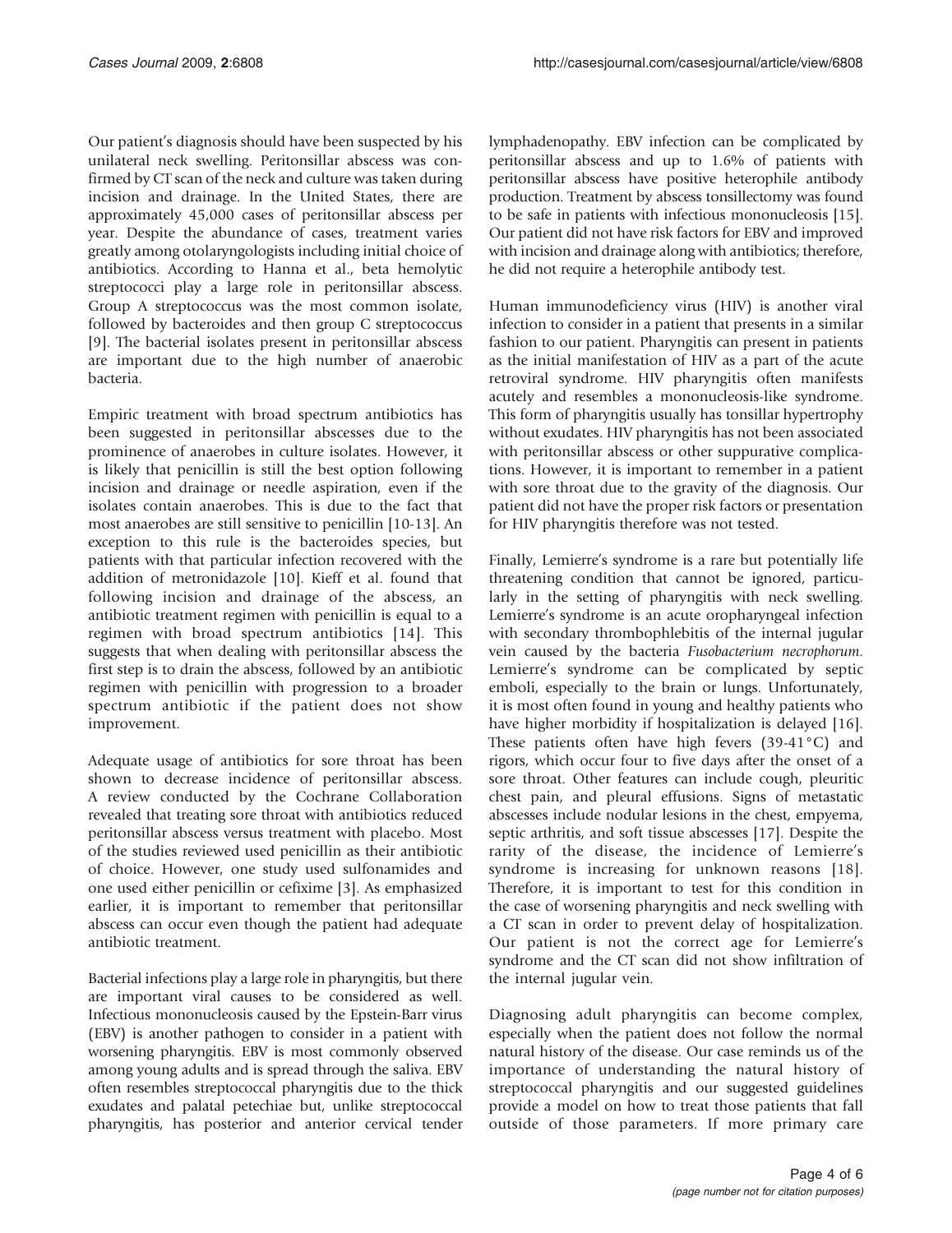<span id="page-4-0"></span>physicians follow these guidelines, we can quickly diagnose early complications of adult pharyngitis.

### Patient perspective

Day 1: I felt ill at work and checked out to go to the doctor. I had a sore throat and the doctor diagnosed me with strep throat and a sinus infection. I was given a ten day course of antibiotics.

Day 2: I continued to feel ill and my temperature went up to 105 degrees Fahrenheit. I called the doctor and they told me to stay on the antibiotics. I was a bit disappointed that my fever was not taken more seriously.

Day 3: My neck started to swell on the left side. I also had a high fever and some nausea. I had reflux with everything I drank. I went to see the doctor and got a shot of Rocephin and some pills for nausea. I felt that the doctor should have been more concerned, especially since I had a two inch painfully swollen mass on my left neck. I was told to treat the swelling with an ice pack.

Day 4: I was hoping to feel better but instead I woke up with extreme difficulty breathing. I got out of bed to go to the bathroom, which is about twenty five feet. Even this short walk was too much. I made it to the sink before I had to stop and control my breathing. My breaths were loud, shallow, and painful. I was not able to get enough air and I began to panic. While I was standing there gasping for air, I lost control of my bowel and bladder. I continued to stand there for a while trying to catch my breath. Then I stripped off my clothes, went to the toilet, and tried to clean myself. Still gasping for air, I moved as fast as I could through the house looking for my wife. I found her outside and desperately banged on the window and then on the front door. I was still breathing poorly and was anxious, but I felt more in control. I went to get dressed and my wife came running in the house. We agreed to call 911. The last thing I remember is getting dressed.

Days 5-6: I do not recall anything from these days but I was told later that I was sedated and intubated and the abscess was drained. I was also told I had very low blood pressure. Luckily, my two sisters, who are nurses, were here to help us understand what had happened.

Day 7: I woke up in the ICU and thought it had only been one day! I was feeling much better and the doctors transferred me out of the ICU to the floor. Things got worse overnight.

Day 8: I started getting nauseated around two o'clock am. I was given a pill for nausea but still slept little that night. I could feel the swelling in my tonsil come back and I choked on a pill around five o'clock am. I tried to take some extra water to help with the pill but I started to panic again. It seemed like twenty people came into the room. My breathing was very loud, shallow, and painful. Again, I urinated a little and passed some gas. I was embarrassed by the noise I was making but had no control over it. The doctors tried to keep me calm and I tried to calm myself as well, but I felt as if I had no control over my own body. I was given oxygen and some breathing treatments, which seemed to help. They put in a transfer to the ICU. This took a couple hours and in that time I tried to relax and pray. In the ICU the ENT doctor drained the abscess and we continued to suction it for the next 24 hours. Draining the abscess, along with heavy steroids, seemed to work wonders and I improved over the next 36 hours.

Day 9: This was the first good day in a while. I was sent back to the floor at the end of the day and was finally able to get up and take a shower.

Day 10: The only problem I really had left was some mild shortness of breath and a low resting pulse, but there were no abnormalities from the workup. I was able to go home after lunch. I was very happy with my hospital stay.

Course at home: I tried to get back into shape so I could go back to work. I tried to walk and sit up for extended periods of time. I still had some drainage which gave me a sore throat. I also had some diarrhea. Overall, I lost 15 pounds in about two weeks.

## **Abbreviations**

CT, computerized tomography; EBV, Epstein-Barr virus; ED, emergency department; HIV, Human Immunodeficiency Virus; I&D, incision and drainage; PCP, primary care physician; RADT, rapid antigen detection test.

#### Consent

Written informed consent was obtained from the patient for publication of this case report along with the image. A copy of the consent is available for review to the editorin-chief of this journal.

## Competing interests

The authors declare that they have no competing interests.

#### Authors' contributions

NG performed the literature review, wrote the manuscript, and was the medical student on the case. JL helped write and edit the manuscript and was the resident physician on the case. RMC edited the manuscript and was the attending physician on the case.

#### **References**

Meier FA, Centor RM, Graham L, Dalton HP: Clinical and microbiological evidence for endemic pharyngitis among